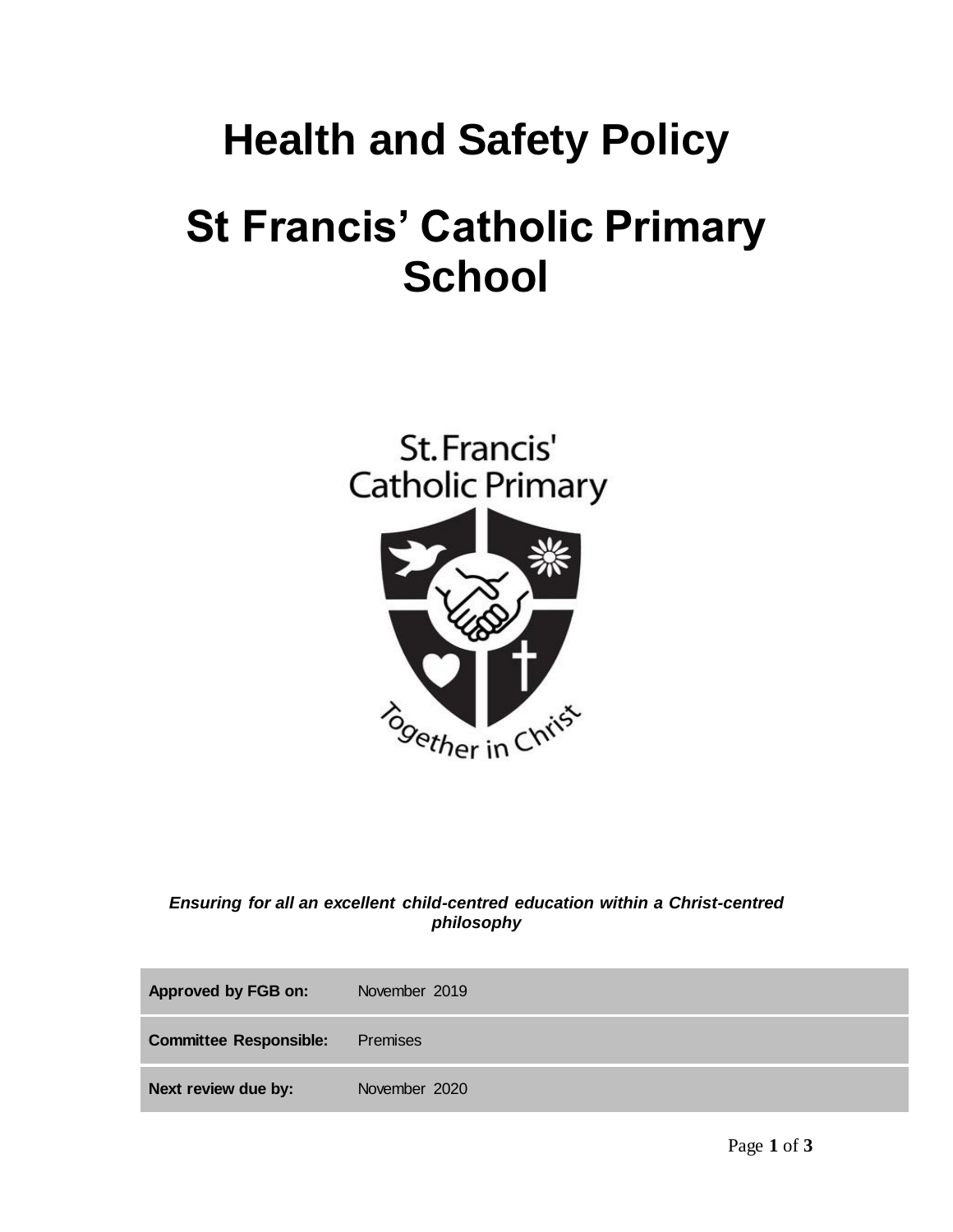## **St Francis' Catholic Primary Health and Safety Policy Statement**

- 1-1 The Governors and Senior Leadership Team of the school are committed to a safety management approach to Health & Safety, and thereby to an organised, well-informed and pro-active approach to all health & safety and welfare related issues. All activities will be planned and executed with a systematic approach, which includes an element of 'context sensitive' risk assessment, and where necessary control measures will be put in place to reduce/eliminate to a safe level any foreseen risks.
- 1-2 This policy is supported by the North Somerset Council's arrangements on Health and Safety for schools.
- 1-3 It is the policy of this school to operate at all times in a manner which ensures, so far as is reasonably practicable, the health, safety and welfare of all persons employed, visiting, working in or being taught at the school.
- 1-4 All school staff are reminded that they have a legal duty to carry out their work with due regard for the health and safety of themselves, other staff, pupils, contractors and visitors to the school, and to observe the health and safety requirements relevant to their activities.
- 1-5 A suitable assessment of all foreseeable hazards and risks to staff, pupils and visitors will be carried out. Where significant risk is identified, appropriate measures to reduce or eliminate the risks will be taken and communicated to those concerned.
- 1-6 Consultation will take place with any Union-appointed safety representatives and members of staff on matters that effect their health and safety. If required, specialist advice will be sought at the earliest opportunity from The North Somerset School's Health and Safety Officer, Building Surveyors, Asset Manager or other specialist advisers, such as the local Fire Officer
- 1-7 All staff are requested to support the school in achieving a safe environment for everyone. The necessary information, training, instruction and supervision will be made available by managers to achieve this, particularly to staff after recruitment, transfer or changes to their responsibilities.
- 1-8 Governors and the Senior Leadership Team of the school will ensure that safe access to and safe egress from the building is maintained at all times. That safe storage of equipment and materials is achievable, and regular maintenance/inspection of equipment and plant occurs at regular intervals.